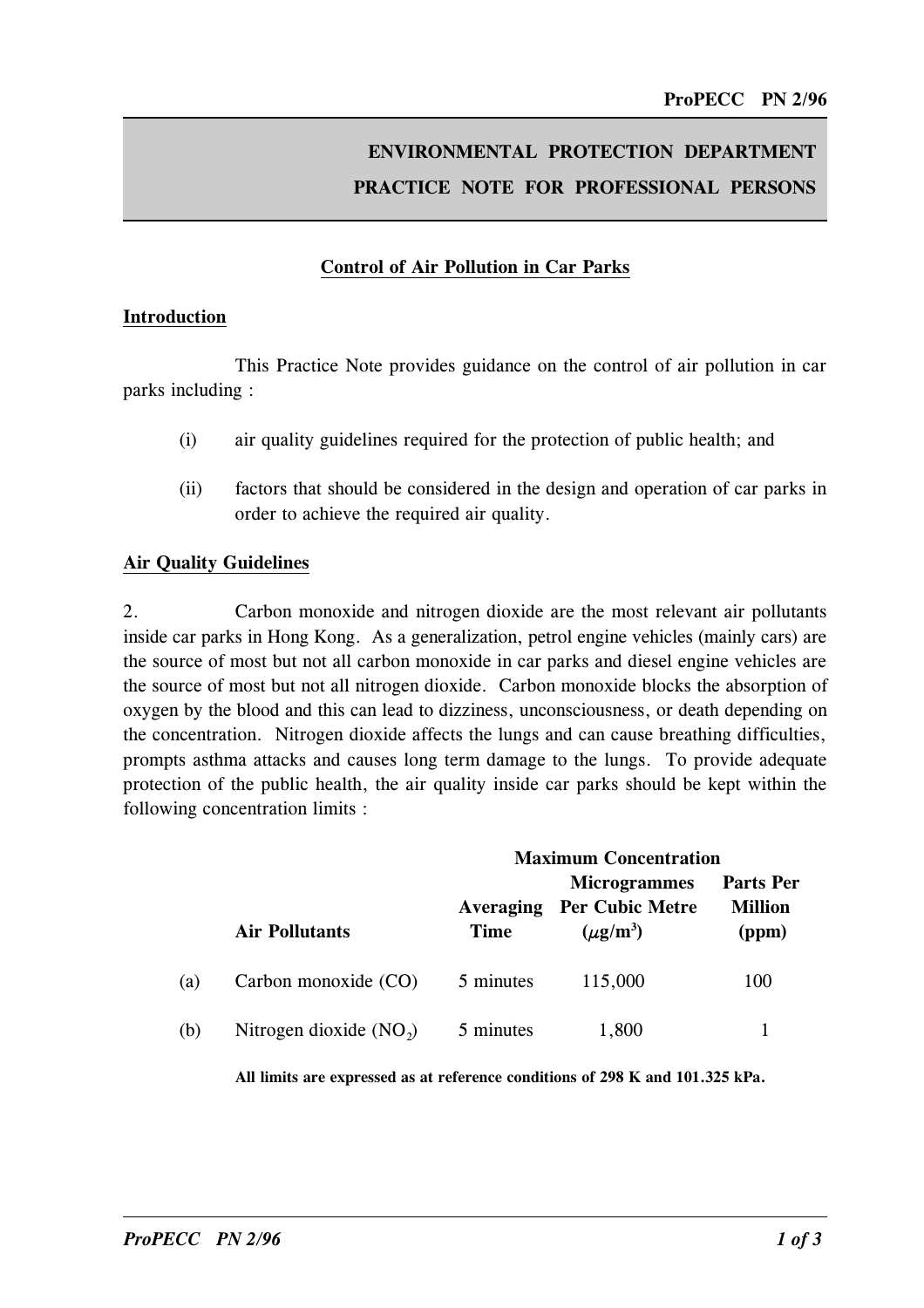#### Design Considerations

3. Car park ventilation systems should be designed to ensure that the car park air quality guidelines, set out in paragraph 2 above, are met under all circumstances. For most cases, the  $NO<sub>2</sub>$  concentration in a car park is within the guideline limit as long as the CO guideline is satisfied. For car parks used by a high proportion of goods and other dieselfuelled vehicles, NO<sub>2</sub> concentration becomes a more important consideration.

4. To meet the air quality guidelines stated in paragraph 2, good ventilation is of paramount importance. The ventilation provided must be able to provide sufficient dilution of the CO and NO<sub>2</sub> emitted from vehicles during peak hours as well as under the worst foreseeable operating conditions, such as queuing of vehicles within the car park. Other factors to be considered in designing ventilation systems for car parks are listed below :

- (i) The supply and exhaust openings for the ventilation system should be distributed to ensure :
	- (a) even dilution and removal of air pollutants from all parts of the car park; and
	- (b) no possibility of any obstruction to the airflow due to debris and the like.

Particular attention should be paid to ensure the fresh air intakes and exhaust outlets will be free from blockage, short circuiting, interaction with other systems and down wash due to winds.

- (ii) Sufficient standby units should be provided to meet the air quality guidelines during maintenance periods or in the event of the break down of the normal units.
- (iii) Separate fresh air supply should be provided to areas that are occupied regularly such as lift lobbies, pay booths and car cleaning services bay. For the main car park area, care should be taken to ensure that fresh air is under positive pressure and is supplied without contamination of the vitiated air of the car park or the ventilation exhaust.
- (iv) Exhaust air should be discharged to the atmosphere in such a manner and at such a location as not to cause a nuisance to occupants in the building or of neighbouring buildings, or to the public.

5. The layout of the car park should help minimize the emissions from vehicles. A few possible measures are illustrated below :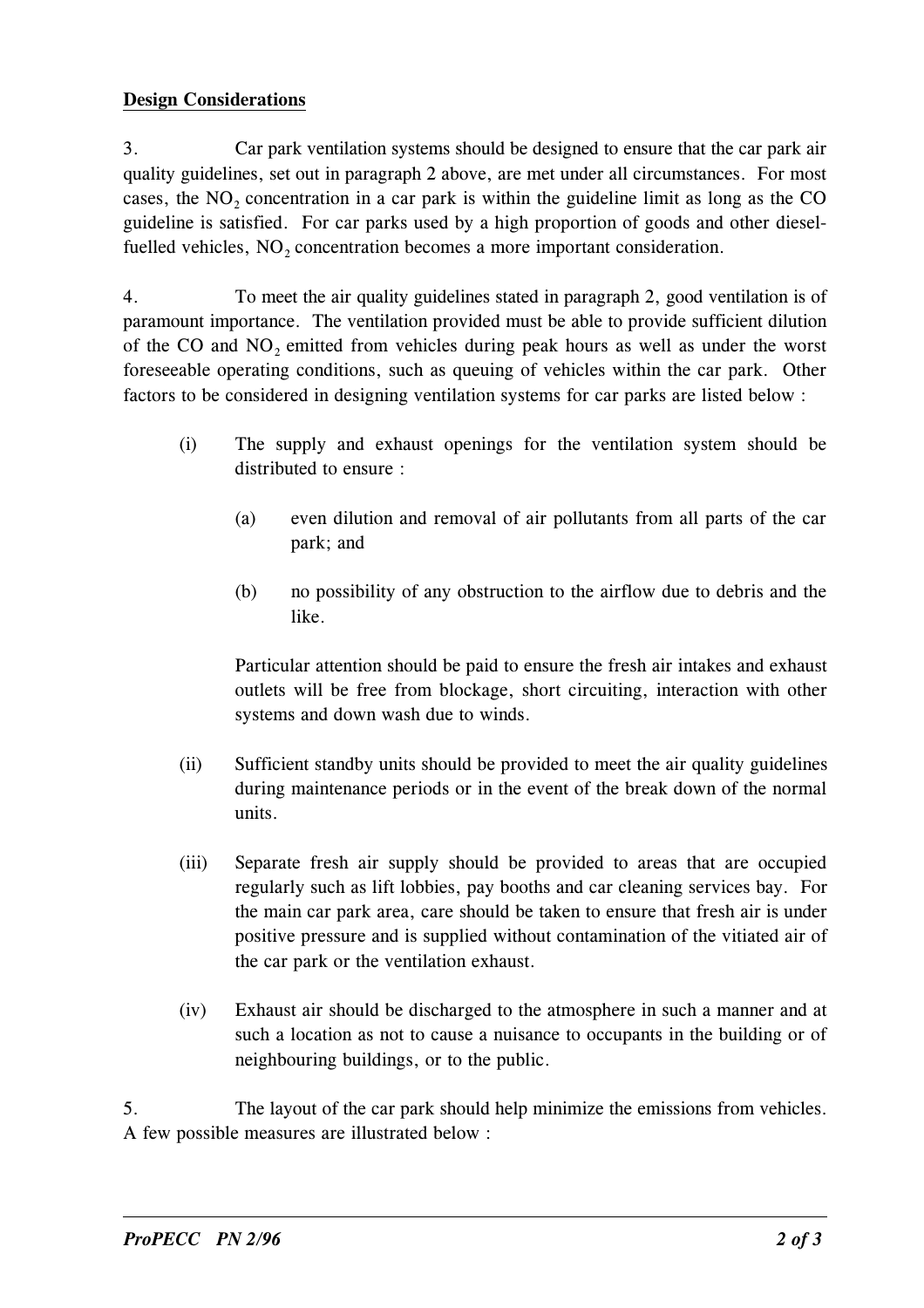- (i) Ramps and bends which may give rise to unnecessary congestion should be minimized;
- (ii) Exit routes should, whenever possible, be at a location with little road traffic;
- (iii) Additional entrance and/or exit for vehicles should be provided, wherever practicable, if :
	- (a) the anticipated vehicle movement rate is high;
	- (b) the car park has in total more than 500 parking spaces; or
	- (c) queuing inside the car park is anticipated.

## Monitoring and Control

6. To ensure the air quality guidelines can always be met, the levels of CO in a car park should be monitored continuously and the measurement results linked up automatically through a tamper-proof device with the control of the ventilation system. A sample monitoring and control scheme is attached for reference at Appendix.

## Enquiries

7. Officers in the Air Services Group of the Environmental Protection Department are glad to answer any enquiries concerning the control of air pollution in car parks. Enquiries can be addressed to the Senior Environmental Protection Officer, Air Services Group, Environmental Protection Department (Telephone: 2594 6265, Facsimile: 2827 8040).

> (Robert J.S. Law) Director of Environmental Protection

Environmental Protection Department 28/F Southorn Centre 130 Hennessy Road Wan Chai

Issued June 1996 Ref. : EP 81/C2/28 Annex I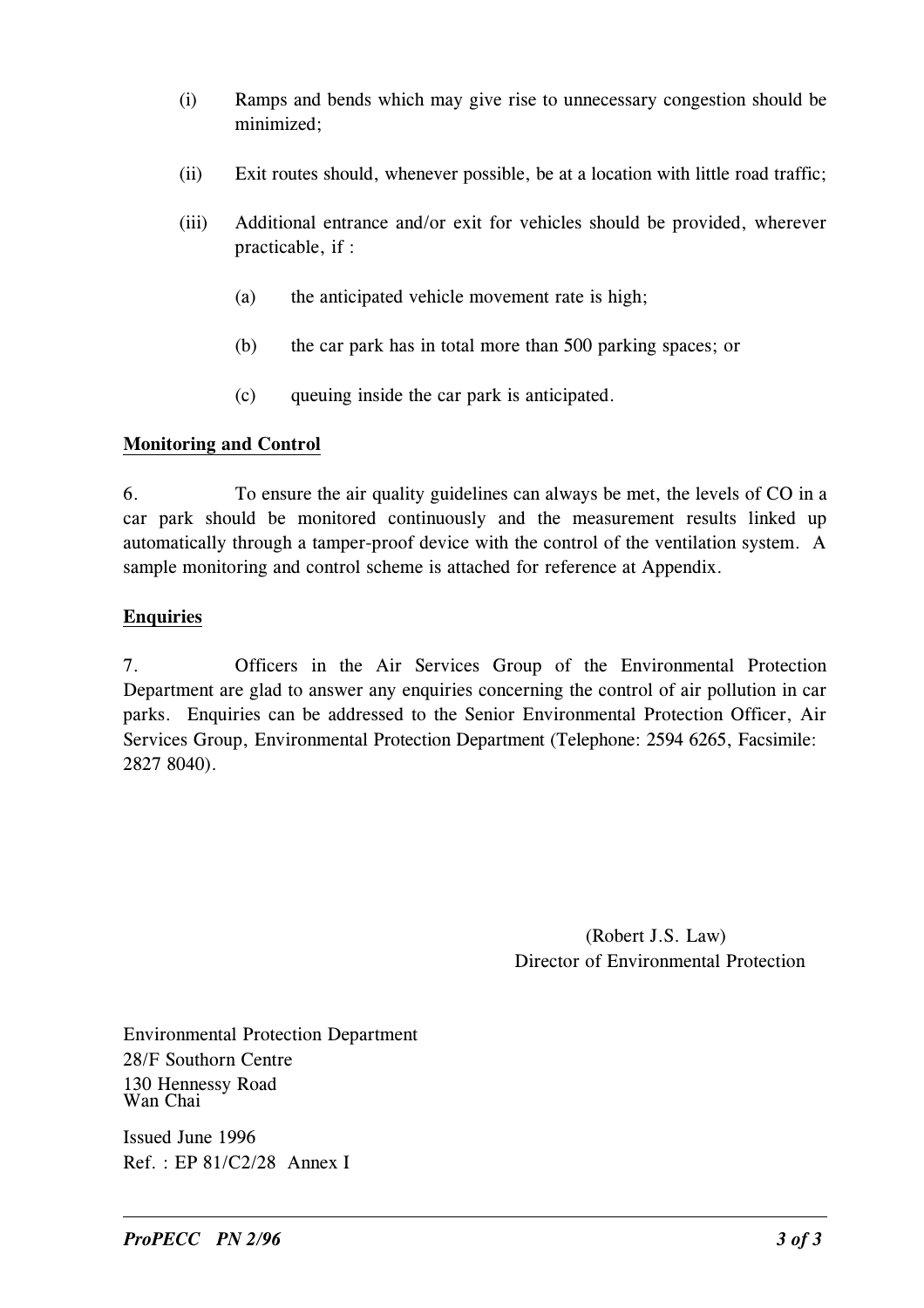Appendix

#### A Sample Monitoring and Control Scheme

- i) The monitoring system should be operated continuously with the performance specifications compatible to those mentioned in the Method IP-3 (Determination of Carbon Monoxide or Carbon Dioxide in Indoor Air) of the United States Environmental Protection Agency's Compendium of Methods for the Determination of Air Pollutants in Indoor Air (EPA/600/490/010) and should measure the concentration with an accuracy of 10% in the range between 11,500  $\mu$ g/m<sup>3</sup> and 138,000  $\mu$ g/m<sup>3</sup>. If the car park does not open 24 hours per day, the system should be automatically activated at such time that it can accurately analyze and properly react to the first sample analyzed immediately after the car park is open to receive entering cars.
- ii) The monitoring system should include devices to detect and signal fault conditions, including erroneous response, non-response to CO concentration, or loss of power to the system. During any of these faulty conditions, the system should automatically activate an alarm at a suitable location and set the ventilation system(s) for the corresponding zone/level to operate at full capacity until the faulty condition is rectified.
- iii) When the monitoring system detects a change in CO concentration to fall within different set concentration ranges listed below, and such condition has been sustained at the same sampling point for 4 minutes continuously, the system should immediately vary the ventilation rate to exceed the value calculated in accordance with the following criteria :

|     | <b>CO</b> Concentration Range       |                                                                           |  |
|-----|-------------------------------------|---------------------------------------------------------------------------|--|
|     | (microgrammes per cubic             |                                                                           |  |
|     | metre)                              | Mode of Operation                                                         |  |
| (a) | $90,000$ or more                    | Operate at full ventilation rate;                                         |  |
| (b) | <b>Between 55,000</b><br>and 90,000 | Operate at a rate not less than determined by the<br>following equation : |  |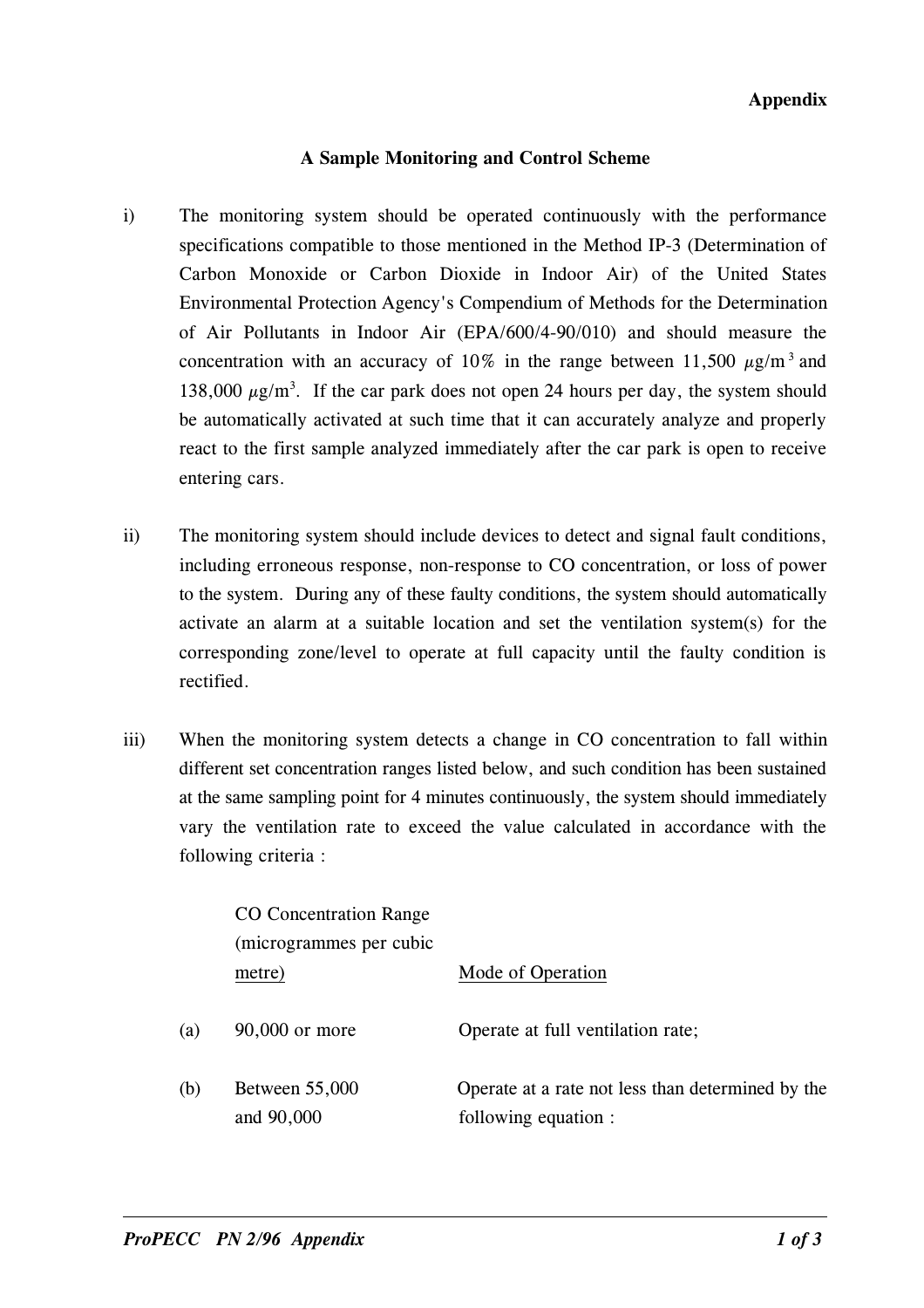where :

 $VR =$  ventilation rate

- $MR = \text{minimum}$  ventilation rate as defined in (c) below
- $FR =$  design air flow rate
- $X =$  the highest CO concentration (microgrammes per cubic metre) sustained for 4 minutes in the zone/level under consideration
- (c)  $55,000$  or less Operate at the minimum ventilation rate of  $25\%$ of the FR for each zone/level (required only when that zone/level is open).
- iv) The sampling points for each zone/level should, whenever practicable, be evenly distributed spatially so that no part of the car park is more than 25 metres horizontally from a sampling point for CO monitoring. In addition, at least one sampling point should be provided at each of the entrance(s) and exit(s) of car park.
- v) The sampling points for CO monitoring should, whenever practicable, be :
	- (a) between 0.9 metres and 1.8 metres above floor surface at positions which will allow samples to be fully representative of the local atmosphere;
	- (b) at least 0.1 metres clear of walls, columns and other vertical or near vertical surfaces, and not in a position significantly influenced by either supply air or car exhaust emissions; and
	- such that the distance from exhaust openings is 3/10 of the distance between (c) closer to exhaust inlets than supply air outlets, and wherever possible, situated supply air and exhaust openings.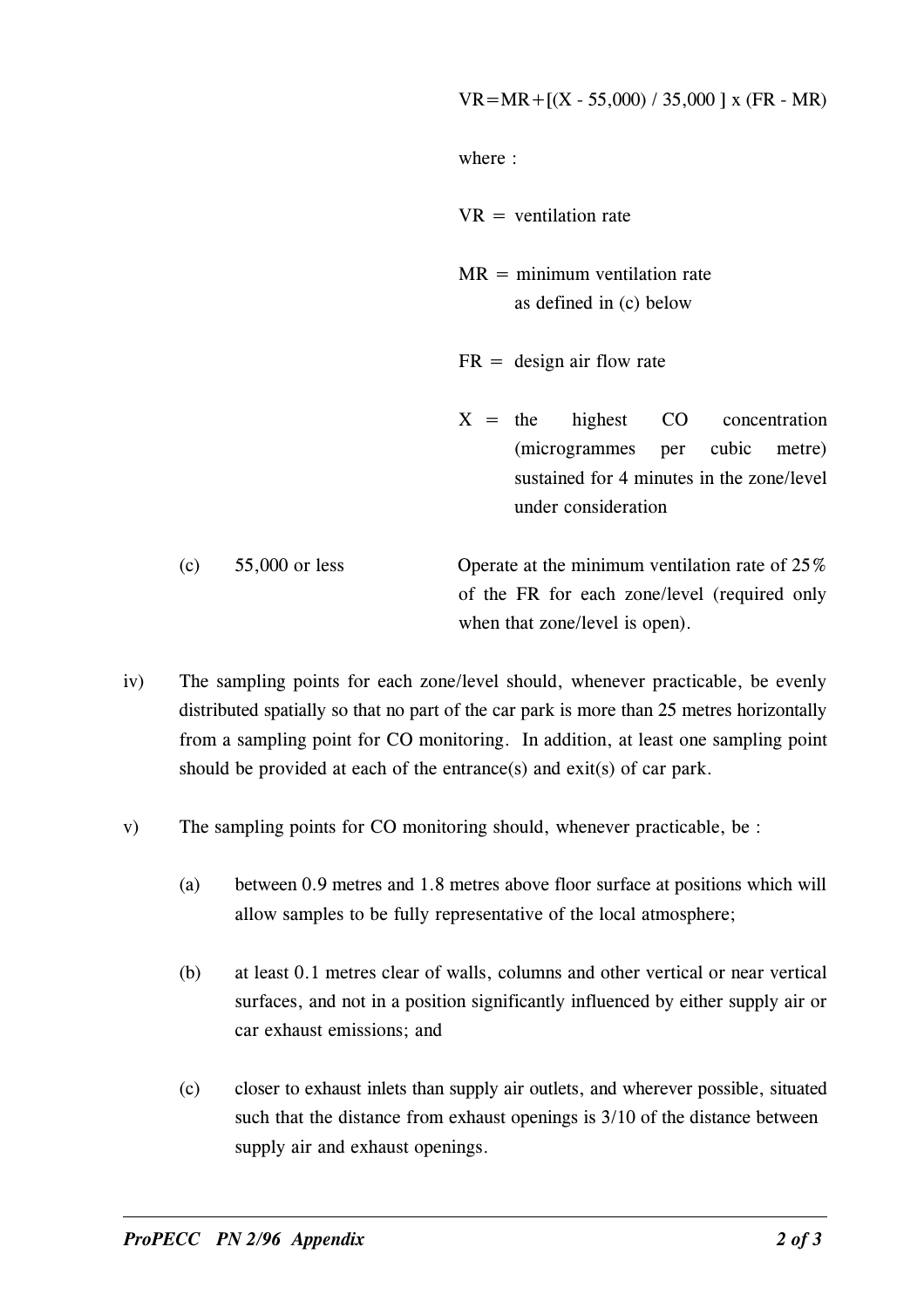- vi) All CO analyzers should be checked for zero and span with standard gases of known CO concentration and calibrated and certified by a competent environmental laboratory in accordance with the manufacturers' recommendations.
- exceeded. A display should be provided at the entrance of the car park to inform the vii) The car park management should ensure free flow of vehicles inside the car park at all times. Procedures should be established to ensure no vehicle will be allowed to enter the car park once it is full or when the air quality guidelines have been users whether the air quality inside is acceptable.
- viii) Effective control of air pollution requires proper supervision on the maintenance and operation of the ventilation systems and the CO monitoring system. Good preventive maintenance should be employed.
- ix) Staff should be properly trained on their duties relating to control of air pollution.
- x) The car park management should keep log of monitoring results.